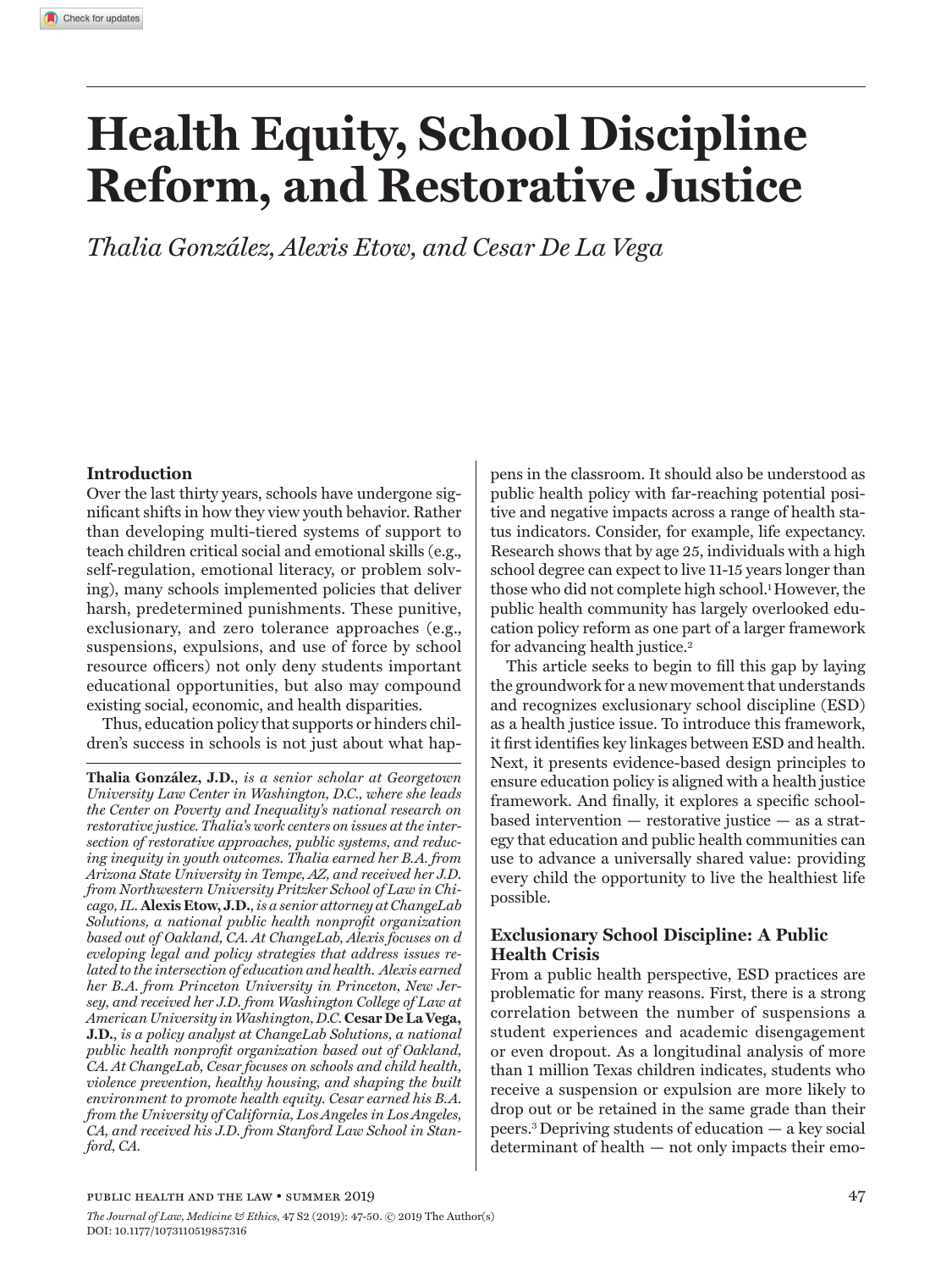tional well-being, but places them at increased risk of social and economic instability, chronic disease, and low life expectancy.<sup>4</sup>

Second, ESD increases social and emotional disconnection, and fails to address the "root causes" of behavior. For example, in 2018, a multi-year study of Minnesota schools found that the use of ESD disrupted student learning and promoted feelings of

# **A Public Health Approach to School Discipline Reform**

While there is no single solution to the confluence of factors that can lead to health inequities, there are opportunities for systemic reform. Advances in the science of early brain development are informative in the restructuring of education policies away from ones that exacerbate trauma and push students out

While civil rights advocates and impacted communities, families, and children have long pushed for reforms to ESD, the public health community has largely been absent from the discourse. This is a missed opportunity, as education plays a critical role in the long-term health outcomes for children and adolescents. By turning our collective attention to developing and promoting non-exclusionary discipline practices, such as restorative justice, schools can become sites key to addressing our nation's health equity crisis. In doing so, it is critical to advance policy reforms under the larger framework of health justice, integrating best practices and knowledge from the health sector in their design and implementation.

being "unvalued and unwelcome."5 Feelings of disconnection from their schools and teachers can have longterm health consequences for youth. In fact, school connectedness has been identified by the Centers for Disease Control and Prevention as a key protective factor that can help children and adolescents "avoid multiple behaviors that place them at risk for adverse health and educational outcomes."6

Third, punitive ESD practices can compound health inequities for marginalized students (i.e., students of color, LGBTQ+ youth, and/or students with disabilities) who already experience higher rates of adverse childhood experiences (ACEs) and other traumas. For example, the Department of Education Office for Civil Rights found that Black preschoolers are 3.6 times as likely to receive 1 or more out-of-school suspensions as their white peers.7 Similarly, 33% of Black children have experienced 2 to 8 ACEs, compared with 19% of their white peers.8 When schools utilize ESD with these marginalized populations, they have the effect of compounding stress, deepening feelings of fear and isolation, and fostering mistrust of adults.9 The disparate impact and outcomes of ESD thus widen existing health disparities for children of color.

of the schools. And, it is such policies that should be advanced under a broader health justice framework. For example, the Center on the Developing Child at Harvard University has identified three evidencebased design principles that policymakers and educators can use to develop practices and policies that mitigate, rather than exacerbate, health inequities. Specific to school discipline, interventions should (1) support responsive relationships both for and between children and adults (i.e., relationships defined by values such as stability, respect, authenticity, and care); (2) strengthen core life skills; and (3) reduce sources of stress.10 While banning ESD practices — as some school districts and states have already done — is an important first step to create positive school environments that foster healthy development, this is not enough. School discipline reform must also implement new multi-tiered systems of support that strengthen the resilience of youth. One such example is the use of school-based restorative justice.

# **School-Based Restorative Justice: Current Policy Developments and Opportunities**

Since the mid-2000s, school-based restorative justice practices have been implemented at the local, state, and federal levels to address ESD. As the Council of State Governments Justice Center's School Discipline Consensus Report (based on conversations and listen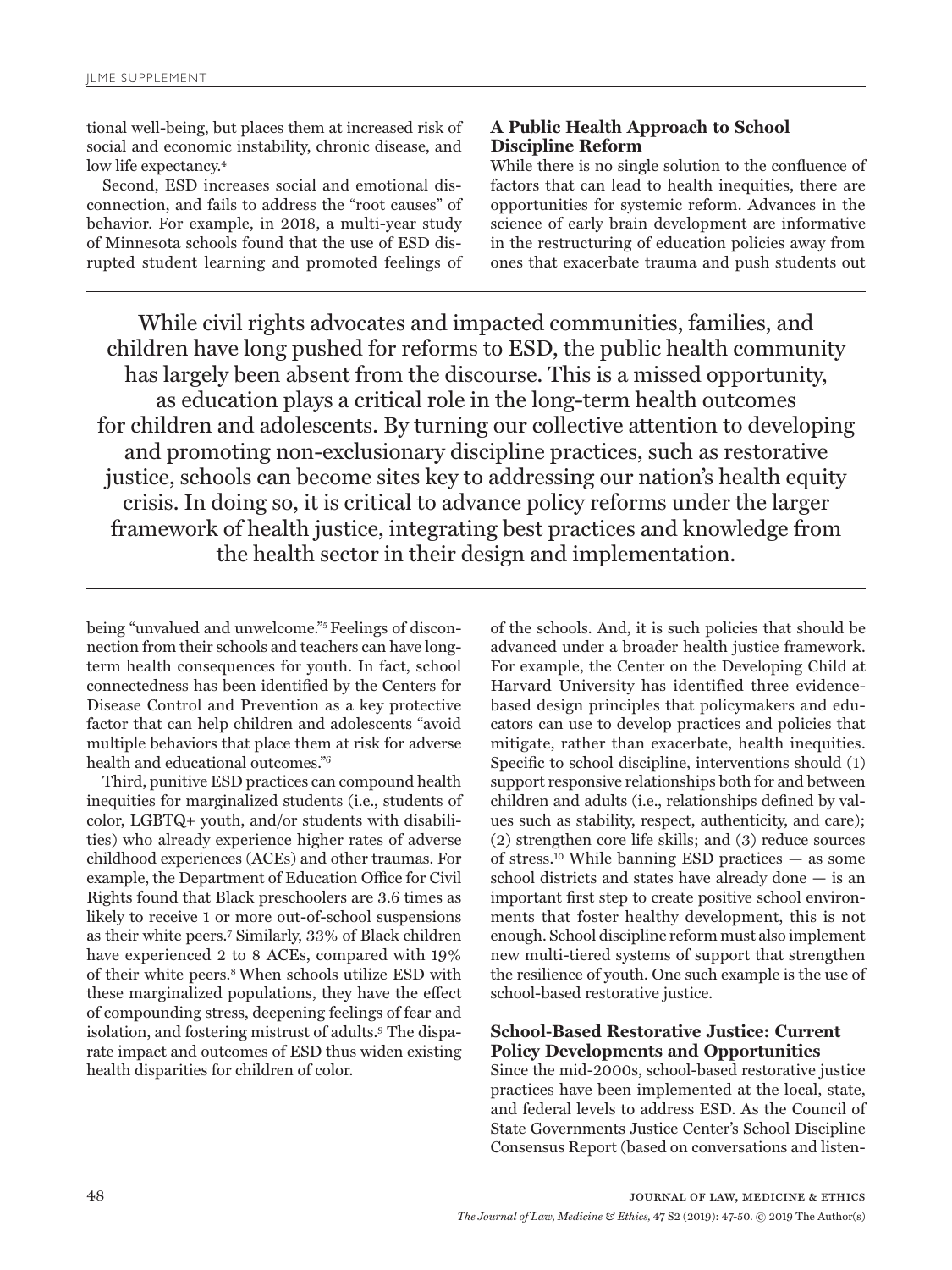ing sessions with and consensus-based recommendations from over 100 advisors and 600 contributors) identified, restorative justice practices are essential for building positive school climates and developing productive learning environments.11 While there is no unified theory, school-based restorative justice prioritizes individual and community growth and responsive relationships, contributing to an overall safer and healthier school culture. With a prevention and intervention focus, restorative justice seeks to transform how students and adults interact with one another thereby creating a more positive school climate. Represented by a diverse set of practices along a continuum aimed at meeting the needs of an individual school (e.g., restorative circles, restorative conferences, restorative dialogues, and victim-offender mediation), studies of school-based restorative justice indicate these practices develop relational capacity,12 improve school connectedness,<sup>13</sup> promote self-regulation and conflict resolution skills,<sup>14</sup> and increase social capital,<sup>15</sup> all of which align with a health justice framework.

There are opportunities at both the state and local (district and school) levels to implement restorative justice into policy and practice. School boards and other administrative rulemaking bodies have passed resolutions and policies recommending and requiring restorative justice. In 2015, for example, New York City Schools formalized restorative justice in its updated citywide discipline code, including more than 30 references, and outlining the framework for disciplinary responses.16 Schools have also revised their student codes of conduct and other policies that define behavioral interventions. The amended Minneapolis Public Schools code of conduct is illustrative: "[e]ffective discipline is educational, not punitive. Effective discipline includes building relationships, repair of harm and restoring relationships and restorative practices to reengage students in their learning community."17 Revision to disciplines codes has also occurred at the state level. In Maryland, the State Board of Education amended the state code for discipline, which institutionalized restorative justice as part of the framework for "school systems to use in establishing local codes of conduct and in developing new discipline-related policies."18 In fact, from 2013 to 2018 at least 23 districts changed either their student code of conduct or school discipline policy to include restorative justice.19

## **Conclusion**

While civil rights advocates and impacted communities, families, and children have long pushed for reforms to ESD, the public health community has largely been absent from the discourse. This is a missed opportunity, as education plays a critical role in the long-term health outcomes for children and adolescents. By turning our collective attention to developing and promoting non-exclusionary discipline practices, such as restorative justice, schools can become sites key to addressing our nation's health equity crisis. In doing so, it is critical to advance policy reforms under the larger framework of health justice, integrating best practices and knowledge from the health sector in their design and implementation. Public health advocates, policymakers, and health care professionals have a vested interest in collaborating with educators and school administrators to ensure that all students remain in the classroom and receive the support they need. The support and formal recognition by the public health and medical communities is critical to further dismantling ESD and charting a pathway for increased positive interventions in schools. It will also create new spaces for multi-sectoral collaboration and co-design of best practices and innovative strategies for all children to achieve their full health potential.

#### Note

Mr. De Le Vega and Ms. Etow report grants from The Robert Wood Johnson Foundation during the conduct of the study. Ms. González has nothing to disclose.

#### References

- 1. B. L. Rostron, J. L. Boies, and E. Arias, "Education Reporting and Classification on Death Certificates in the United States,' *Vital and Health Statistics* 2, no. 151 (2010): 1-19.
- 2. A. P. Harris and A. Pamukcu, "The Civil Rights of Health: A New Approach to Challenging Structural Inequality," *UCLA Law Review* (forthcoming 2019), *available at* <https:// papers.ssrn.com/sol3/papers.cfm?abstract\_id=3350597> (last visited May 22, 2019).
- 3. T. Fabelo, M. D. Thompson, M. Plotkin, D. Carmichael, M. P. Marchbanks, and E. A. Booth, "Breaking Schools' Rules: A Statewide Study of How School Discipline Relates to Students' Success and Juvenile Justice Involvement," *Council of State Governments Justice Center* (2011).
- 4. Individuals with less education are more likely to live in lowincome neighborhoods with higher crime rates, less access to healthy foods and green space, poorly-resourced schools, fewer job opportunities, greater exposure to environmental toxins, and limited opportunities for civic participation to advocate for community needs. For more information on how education affects lifelong health, see: Virginia Commonwealth University Center on Society and Health, *Why Education Matters to Health: Exploring the Causes* (2014), *available at* <https:// www.rwjf.org/content/dam/farm/reports/issue\_briefs/2014/ rwjf412692> (last visited March 29, 2019).
- 5. E. P. Jones, M. Margolius, M. Rollock, C. T. Yan, M. L. Cole, and J. F. Zaff, "Disciplined and Disconnected: How Students Experience Exclusionary Discipline in Minnesota and the Promise of Non-Exclusionary Alternatives," *America's Promise Alliance* (2018).
- 6. Centers for Disease Control and Prevention, "School Connectedness," *available at <*https://www.cdc.gov/healthyyouth/ protective/school\_connectedness.htm> (last visited March 29, 2019).
- 7. U.S. Department of Education Office for Civil Rights, *2013- 2014 Civil Rights Data Collection — A First Look: Key Data Highlights on Equity and Opportunity Gaps in our Nation's*